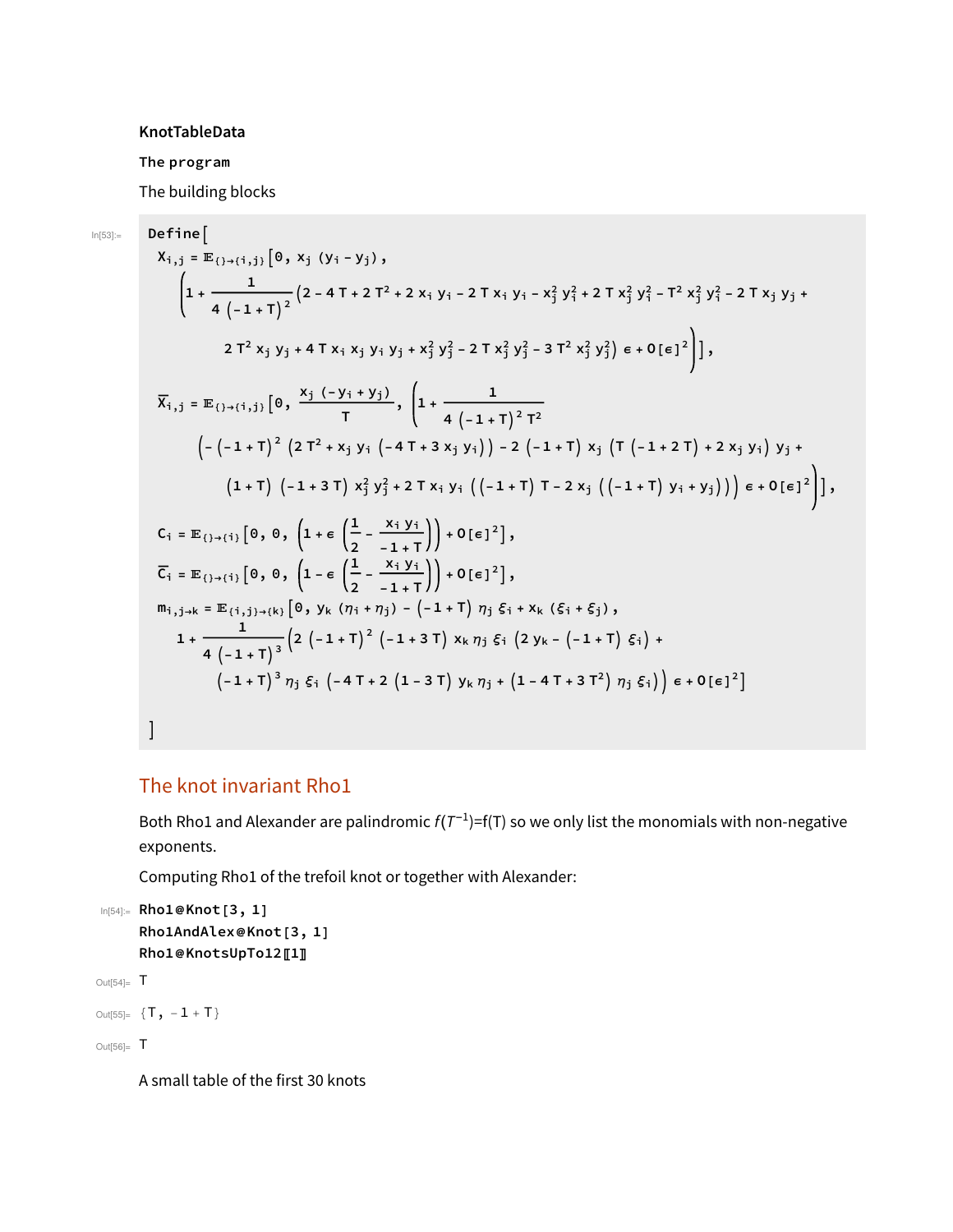In[]:= Flatten@{#, Rho1AndAlex@#} & /@ KnotsUpTo12〚 ;; 30〛 // MatrixForm Out[<sup>®</sup>]//MatrixForm=

Knot[3, 1] T  $-1 + T$  $Knot[4, 1]$  0  $-3 + T$ Knot $[5, 1]$  3 T + 2 T<sup>3</sup> 1 - T + T<sup>2</sup>  $Knot [5, 2]$   $-4 + 5T$   $-3 + 2T$ <br> $Knot [6, 1]$   $4 - T$   $-5 + 2T$ Knot[6, 1]  $4 - T$   $-5 + 2T$ <br>Knot[6, 2]  $4 - 4T + 4T^2 - T^3$   $3 - 3T + T^2$ Knot $[6, 2]$  4 - 4 T + 4 T<sup>2</sup> - T<sup>3</sup> Knot[6, 3] 0 5 - 3 T +  $T^2$ Knot $[7, 1]$ <br>
Knot $[7, 2]$ <br>  $-16 + 14$  T<br>  $-5 + 3$  T  $Knot[7, 2]$  -16 + 14 T Knot  $[7, 3]$  12 - 16 T + 8 T<sup>2</sup> - 9 T<sup>3</sup> 3 - 3 T + 2 T<sup>2</sup> Knot $[7, 4]$  32 - 24 T  $-7 + 4$  T Knot  $[7, 5]$  -28 + 29 T - 16 T<sup>2</sup> + 9 T<sup>3</sup> 5 - 4 T + 2 T<sup>2</sup> Knot [7, 6] 20 - 19 T + 8  $T^2$  -  $T^3$  7 - 5 T +  $T^2$ Knot[7, 7] 8 - 3 T 9 - 5 T +  $T^2$ Knot $[8, 1]$  16 - 5 T -7 + 3 T Knot $[8, 2]$  12 - 13 T + 12 T<sup>2</sup> - 10 T<sup>3</sup> + 8 T<sup>4</sup> - 2 T<sup>5</sup> - 3 + 3 T - 3 T<sup>2</sup> + T<sup>3</sup>  $Knot [8, 3]$  0  $-9 + 4T$ Knot  $[8, 4]$   $4 - 6T + 8T^2 - 3T^3$   $5 - 5T + 2T^2$ Knot  $[8, 5]$  - 24 + 22 T - 20 T<sup>2</sup> + 13 T<sup>3</sup> - 8 T<sup>4</sup> + 2 T<sup>5</sup> - 5 + 4 T - 3 T<sup>2</sup> + T<sup>3</sup> Knot  $[8, 6]$  32 - 28 T + 20 T<sup>2</sup> - 5 T<sup>3</sup> 7 - 6 T + 2 T<sup>2</sup> Knot  $[8, 7]$  12 - 13 T + 12 T<sup>2</sup> - 10 T<sup>3</sup> + 4 T<sup>4</sup> - T<sup>5</sup> - 5 + 5 T - 3 T<sup>2</sup> + T<sup>3</sup> Knot  $[8, 8]$  16 - 12 T + 4 T<sup>2</sup> - T<sup>3</sup> 9 - 6 T + 2 T<sup>2</sup> Knot $[8, 9]$  0  $-7 + 5T - 3T^2 + T^3$ Knot  $[8, 10]$   $-4T + 2T^2 - T^3$   $-7 + 6T - 3T^2 + T^3$ Knot  $[8, 11]$  44 - 39 T + 24 T<sup>2</sup> - 5 T<sup>3</sup> 9 - 7 T + 2 T<sup>2</sup> Knot[8, 12] 0 13 - 7 T +  $T^2$ Knot  $[8, 13]$  20 - 14 T + 4 T<sup>2</sup> - T<sup>3</sup> 11 - 7 T + 2 T<sup>2</sup> Knot $[8, 14]$  68 - 57 T + 28 T<sup>2</sup> - 5 T<sup>3</sup> 11 - 8 T + 2 T<sup>2</sup> Knot $[8, 15]$  -140 + 120 T - 64  $T^2$  + 21  $T^3$  11 - 8 T + 3  $T^2$ Knot  $[8, 16]$  - 36 + 35 T - 28 T<sup>2</sup> + 17 T<sup>3</sup> - 6 T<sup>4</sup> + T<sup>5</sup> - 9 + 8 T - 4 T<sup>2</sup> + T<sup>3</sup>

Up to 10 crossings the pair (Alexander,Rho1) distinguishes all prime knots. However as expected the Kinoshita-Terasaka knot and its mutant the Conway knot yield the same value.

```
Rho1@Knot[11, NonAlternating, 42]
Rho1@Knot[11, NonAlternating, 34]
```

```
Outf\circ = -2 T<sup>2</sup>
```

```
Out[<sup>°</sup>] = -2 T<sup>2</sup>
```
More details on the knot invariant Z (computed up to first order in  $\epsilon$ )

Checking Reidemeister 1: (it is satisfied up to an overall factor of T or  $T^{-1}$ )